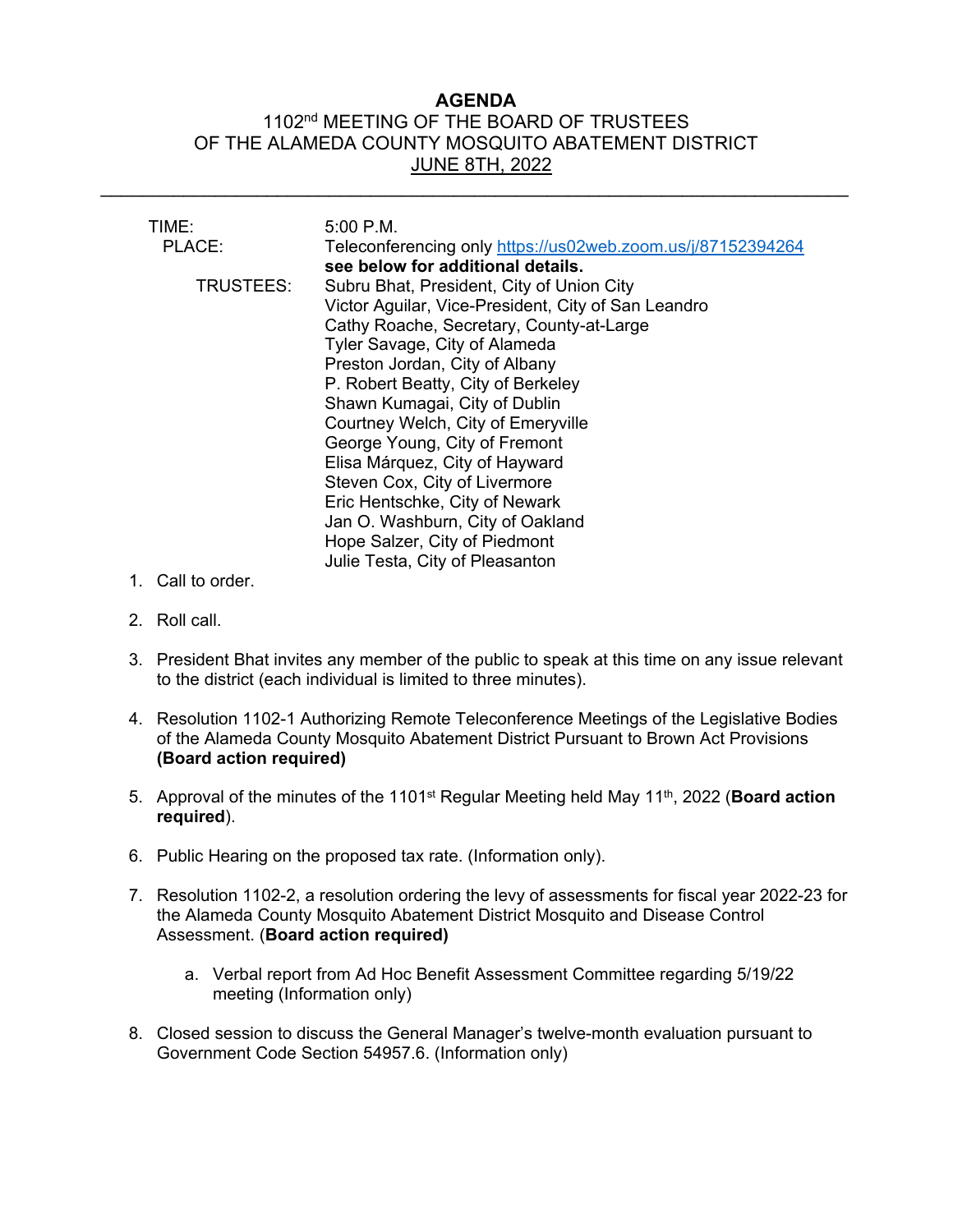- 9. Compensation recommendation of General Manager Ryan Clausnitzer based on a recommendation from the Manager Evaluation Committee and according to the employee contract. **(Board action required)**
- 10. Report from the National Association of City & County Health Officers: Vector Surveillance and Control at the Local Level: Findings from the 2020 Vector Control Assessment (Information only)
- 11. Financial Reports as of May 31<sup>st</sup>, 2022: (Information only).
	- a. Check Register
	- b. Income Statement
	- c. Investments, reserves, and cash report
	- d. Balance Sheet
- 12. Presentation of the Monthly Staff Report (Information only).
- 13. Presentation of the Manager's Report (Information only).
	- a. Staff Anniversary Recognition
	- b. CDPH Weekly Arbovirus Surveillance Bulletin
	- c. Training due: AB 1234: Welch, Young
- 14. Board President asks for reports on conferences and seminars attended by Trustees.
- 15. Board President asks for announcements from members of the Board.
- 16. Board President asks trustees for items to be added to the agenda for the next Board meeting.
- 17. Adjournment.

ANYONE ATTENDING THE MEETING MAY SPEAK ON ANY AGENDA ITEM AT THEIR REQUEST.

**Please Note: Board Meetings are accessible to people with disabilities and others who need assistance. Individuals who need special assistance or a disability-related modification or accommodation (including auxiliary aids or services) to observe and/or participate in this meeting and access meeting-related materials should contact Ryan Clausnitzer at least 48 hours before the meeting at 510-783-7744 or [acmad@mosquitoes.org.](mailto:acmad@mosquitoes.org)**